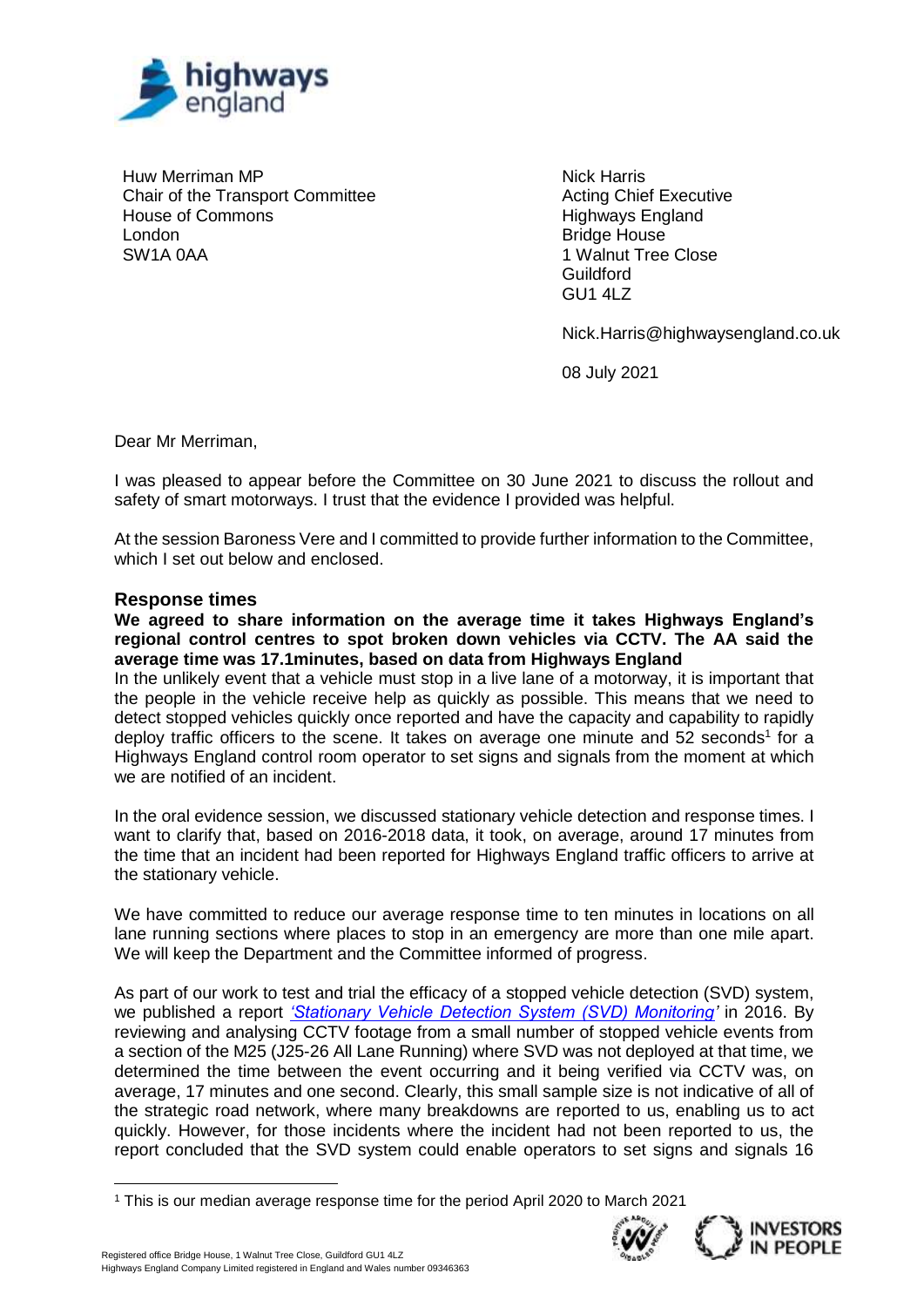

minutes earlier for live lane breakdowns, compared to locations where SVD is not installed (including on conventional motorways).

Following the publication of the report, Highways England continued its development of the SVD system to ensure that these benefits could be realised consistently and at scale across the smart motorway network.

# **CCTV**

I want to ensure that our testimony on CCTV is clear. The purpose of CCTV on smart motorways is not to detect stationary vehicles. CCTV is used to verify and assess reported incidents and to inform the appropriate response. All lane running sections have full CCTV coverage (100% - location underneath a camera is designed to be seen by an adjacent camera), which operators can look at whenever an incident is reported. The system is not designed to require staff to monitor all the cameras all of the time.

# **SVD rollout timetable**

**We agreed to share the target date for the rollout of stopped vehicle detection before the stocktake was commissioned in October 2019**

I fully accept that our oral evidence to the Committee in 2016 could have been clearer on the expected timetable for the rollout and retrofit of SVD technology to smart motorways. As I explained to the Committee, SVD has always been an enhancement to the all lane running system and will complement the standard operating system. And I would like to assure the Committee that we are committed to installing SVD on existing all lane running schemes by September 2022.

Before we install any new safety system on a motorway or other high-speed road, it is important to know that the technology will work reliably and as expected as part of a 24/7 operational system. Motorways are complex and challenging environments and the work that we have undertaken to operationalise SVD since 2016 has been extensive, thorough and essential.

As part of the Secretary of State's 2020 Action Plan, we committed to fit SVD on every all lane running motorway by March 2023. This timetable represented a significant acceleration to the programme, which had initially been due to complete by the end of RIS2 in 2025. In April 2021, we published our *'Smart motorways stocktake first year progress report 2021'*, with a commitment to further accelerate the SVD rollout programme so that it would be complete by the end of September 2022. We were able to make this additional commitment because of the preparatory work that had already been undertaken to develop, test and operationalise the technology. We have also committed that all new smart motorway schemes will have radar SVD technology installed before they open, including the six schemes currently in construction.

# **SVD performance**

## **We agreed to 1) share the investigation Highways England conducted into stopped vehicle detection in 2018 and 2) provide the current accuracy rates of stopped vehicle detection technology**

I enclose a copy of the evaluation of the performance of SVD on the M25 Junctions 23 to 27 undertaken in 2018. Some elements of the report are redacted on grounds of commercial sensitivity. In summary, the report shows:

- An evaluation of the performance of SVD on the M25 Junctions 23 to 27 scheme over a four-day period in October 2018
- The system detected 90% of stationary vehicles on this road during this period, against a performance specification of >80%

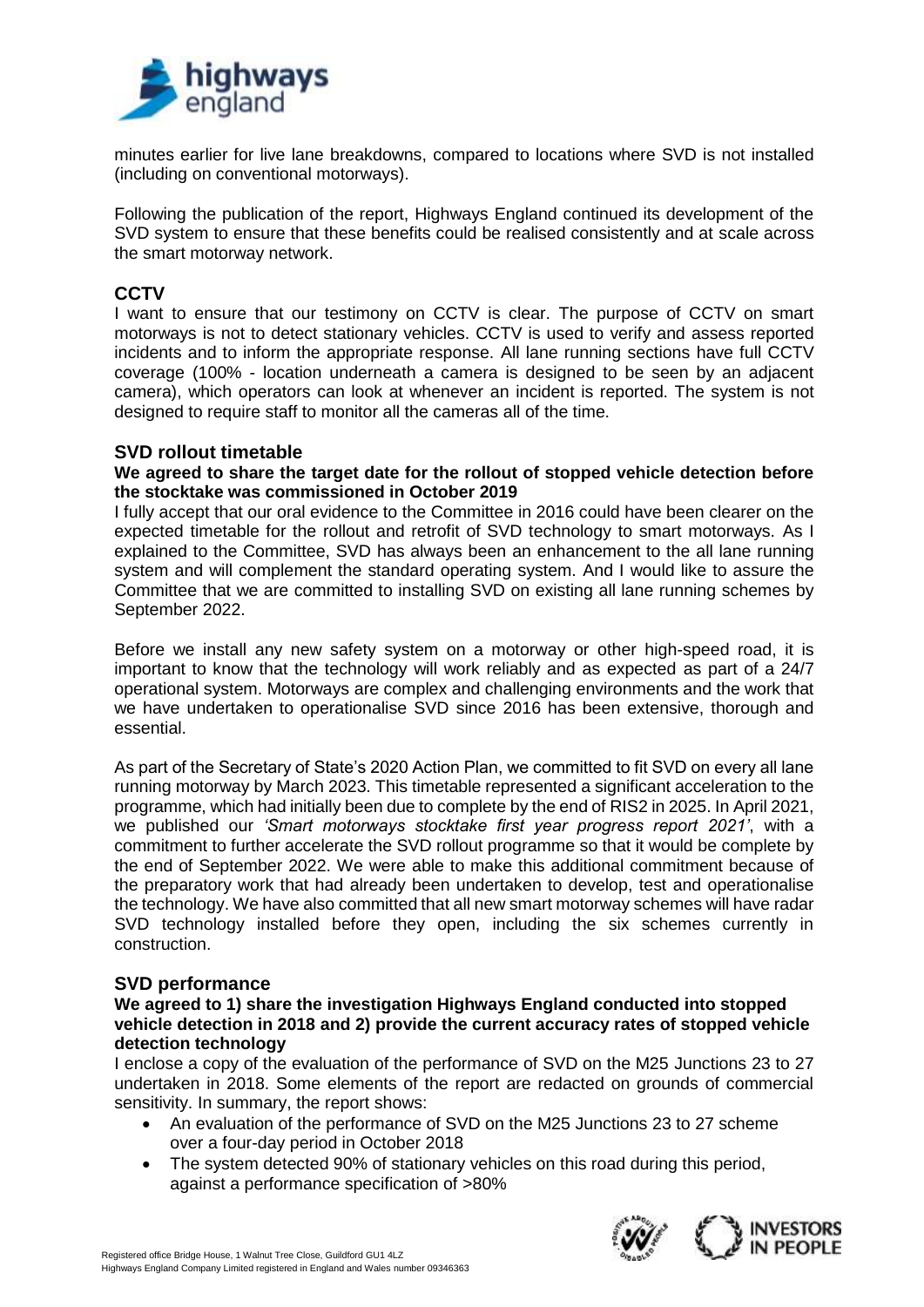

• The false detection rate was 20%, against a performance specification of <15% - to note the results from 1 of the days included the impact of roadworks being in place for maintenance of the road. On the other 3 days, in normal traffic conditions, the system performed in line with the requirements of the assessment

The evaluation was part of the extensive work that Highways England has undertaken since 2016, to operationalise SVD technology on motorways.

The SVD system first piloted on the M25 Junctions 5 to 6 scheme detected, in 2016, 86.4% of stopped vehicle events.

We have recently installed and continue to commission and optimise SVD on the M20. So far, the early unverified M20 data for May and June 2021 suggests that 91% of stopped vehicle incidents were detected by SVD as the primary source, and we expect this figure to fluctuate as we fine tune the system.

We are fine tuning the initial schemes (M25 and M3) to the latest requirements, as set out for our retrofit programme, and as we roll out SVD across all lane running sections, we will continue to monitor and evaluate its performance and we will keep the Department and the Committee informed of progress.

# **Red-X enforcement cameras**

## **We agreed to confirm the number of cameras that have been upgraded to detect and enforce non-compliance with Red X signals**

As set out in the 2020 Action Plan, we will upgrade a total of 95 enforcement cameras across the smart motorway network by the end of September 2022 so that they can automatically detect Red X violations which can then be enforced by the Police. There are currently 50 cameras that have the capability to enforce.

We will continue to install Red X enforcement cameras as part of new schemes during RIS-2, with the expectation that, as a result of new schemes and the upgrade work, there will be over 150 in operation across the smart motorway network by March 2025.

#### **Near misses**

## **We agreed to provide an explanation of near misses where passing vehicles avoid a stopped vehicle. For the all-lane running schemes in operation it will be useful to have data on how these specific near misses varied before and after these motorways were converted**

Near miss reporting plays an important role in driving up safety performance even further. We follow the principles in the Health and Safety Executive's Guidance (HSG245). The Guidance sets out the importance of near miss reporting, defining a near miss as *'an event that, while not causing harm, has the potential to cause injury or ill health.'*

Near miss reporting is part of our health and safety system for Highways England staff and supply chain. It is not part of traffic safety monitoring. We encourage near miss reporting from our staff and supply chain across all our work, including on construction sites and in operational environments.

Between 2015 and 2020, we recorded 40,156 near misses across the strategic road network and Highways England estate in our accident and incident reporting system. It is important to emphasise that near miss in this context does not imply that two vehicles narrowly avoided a collision on a road. We do not routinely record the number of vehicles that pass a stationary vehicle on any of our roads. When a vehicle does stop in a live lane on a motorway, our primary focus when it is reported, is on detecting it as quickly as possible, closing the lane,



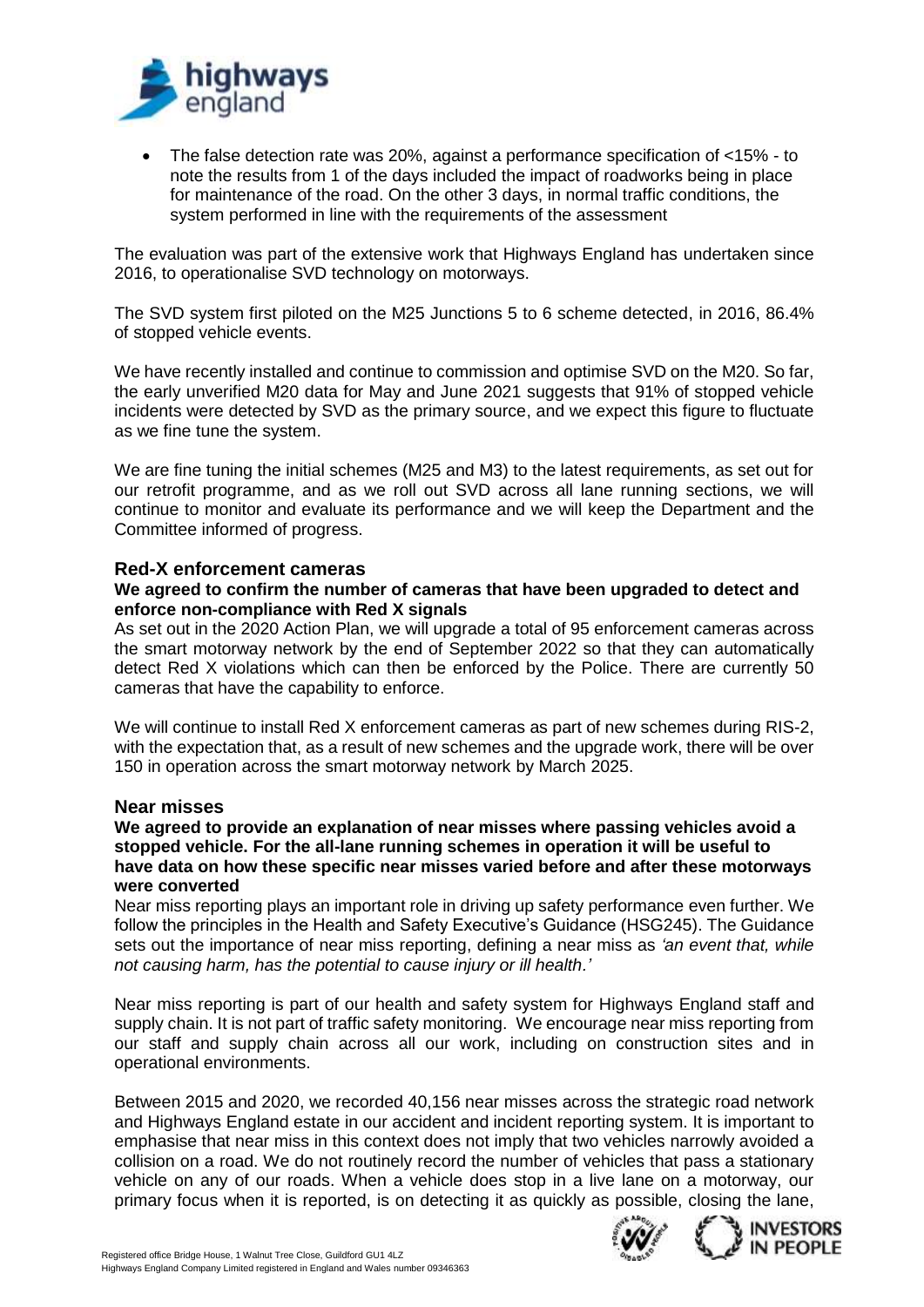

setting signs and signals and dispatching a traffic officer team to assist the driver and passengers.

I would reiterate that having to stop in the live lane of a motorway is very rare and that smart motorways offer greater protection to drivers through the ability to close lanes, set signs and signals, control traffic flow and manage speeds. We will continue to explore other ways to capture detailed data across our network and again keep the Department and the Committee informed on progress.

# **Fatal Weighted Injury (FWI) data**

In the oral session, there appeared to be a slight discrepancy between the FWI data referred to by the Chair and that presented by the witnesses.

To clarify, I have set out below the relevant data from the *'Smart motorways stocktake first year progress report 2021'*:

• FWI rates on controlled (0.32 per hundred million vehicle miles - hmvm), dynamic hard shoulder (0.34 per hmvm) and all lane running (0.35 per hmvm) schemes are slightly lower than on conventional motorways (0.37 per hmvm).

# **Lane closures associated with incident management**

## **We agreed to share data on how incidents and delays on all-lane running motorways compare to traditional widening schemes**

The lane closure data presented to the Committee by the RAC relates to two stretches of the M25, one of which is primarily all lane running motorway and one which is a four-lane controlled motorway. The data covers a 12-month period from 1 August 2018 to 31 July 2019.

Although the data shows that there were more live lane closures on the M25 Junctions 23 to 28 (which is all lane running between Junctions 23 to 27) compared to the M25 Junctions 18 to 23 (four lanes and a hard shoulder), we would advise caution in directly comparing the performance of two different stretches of road. Every road presents different challenges in terms of incident response and we respond to incidents based on the situation, rather than the road type.

In general, incidents in live lanes of any road are more disruptive to traffic flow than incidents on a hard shoulder. It is, however, important to balance any disruption caused by lane closures against the wider benefits of the capacity increase offered by all lane running motorways.

The data quoted by the RAC compares an all lane running motorway with a controlled motorway (four lanes and a hard shoulder), not a conventional motorway (three lanes and a hard shoulder). We have included two illustrative examples of recovery below as these were referenced in the oral session. Recovery of a blue coach from the hard shoulder or live lane and recovery of the live lane breakdown of the red car in the outer lane. The green lanes indicate open lanes in these situations and brown lanes represent closed lanes for recovery. As indicated in the diagrams below, the lane closures caused by recovery on a conventional motorway are broadly similar to the closures required to recover a vehicle on an all lane running motorway. As such, the data set presented by the RAC isn't representative of the most common types of motorway.

Highways England is assessed for its performance in clearing incidents on the network, with a RIS2 target to clear 86% of motorway incidents within one hour. We know that clearing incidents quickly is good for safety and good for the economy, and between April 2020 and March 2021 we cleared 88.6% of incidents on motorways within one hour.

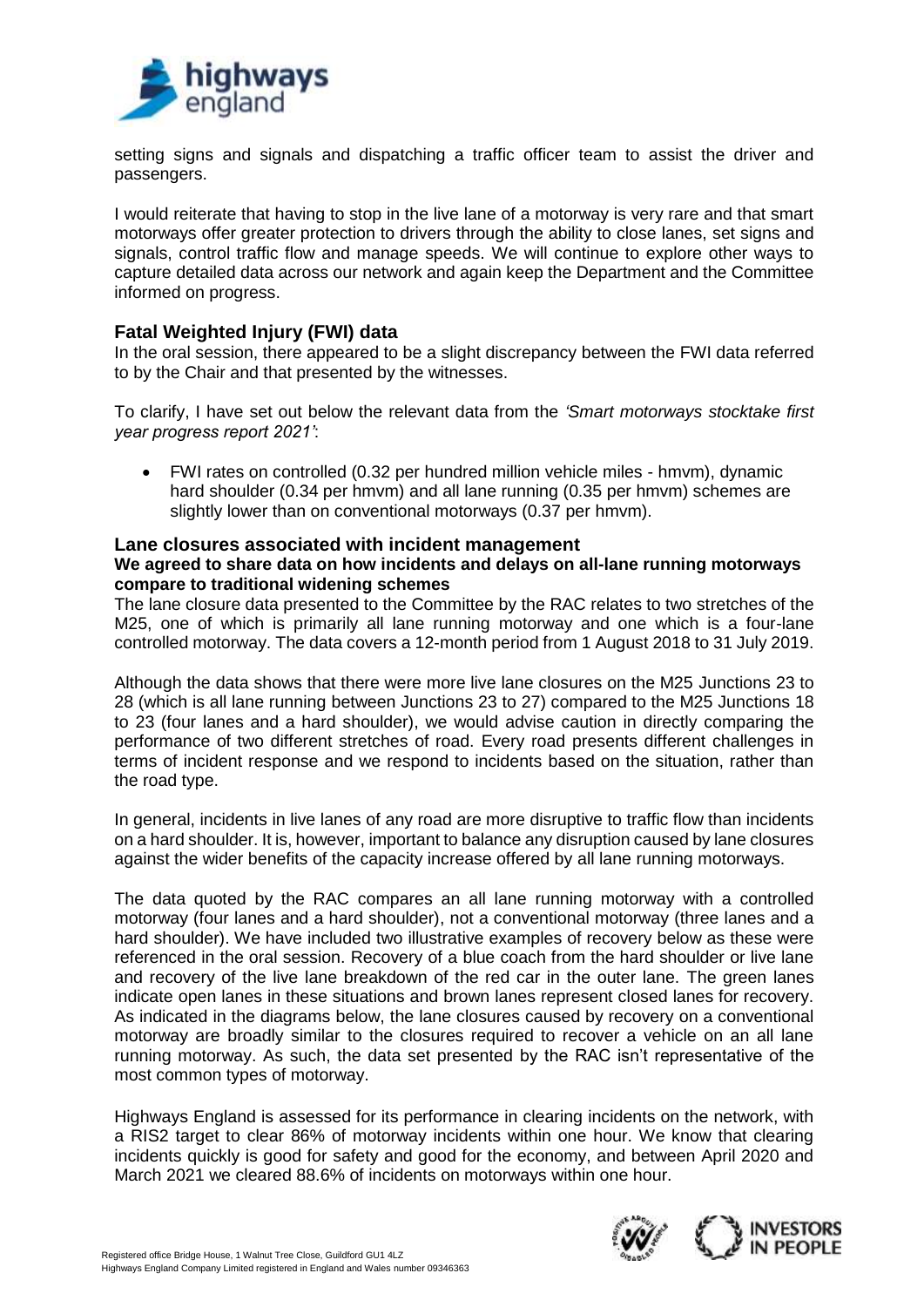



# **Consultation**

# **We agreed to share the number of a) people and b) drivers who were consulted on smart motorways and the dates**

The Department for Transport and Highways England have undertaken significant public consultation relevant to smart motorways generally and specific schemes.

In December 2013 to February 2014, the Department for Transport consulted on the *'National Policy Statement for the National Road and Rail Networks'*. This national consultation set out the need for the development of these national networks and the Government's policy for addressing that need. There were 5,800 responses from organisations, including local authorities, environmental groups, road and rail user groups, transport groups, business organisations and developers/promoters, consultants and advisers, airport and port groups, professional groups and the supply chain and from members of the public.

In December 2017, the Department for Transport also led a national consultation on *'Shaping the future of England's strategic roads*'. This consultation invited views on Highways England's proposal that investment in the network over the next 20 years should work towards achieving consistency around four categories of road:

- Smart motorways (routes with the highest demand, evolving with technology)
- Motorways (in their current form)
- Expressways (the busiest A-roads, with better design, technology and on-road response and alternative routes for non-motorised users and slow vehicles)
- All-purpose trunk roads (other strategic A-roads).